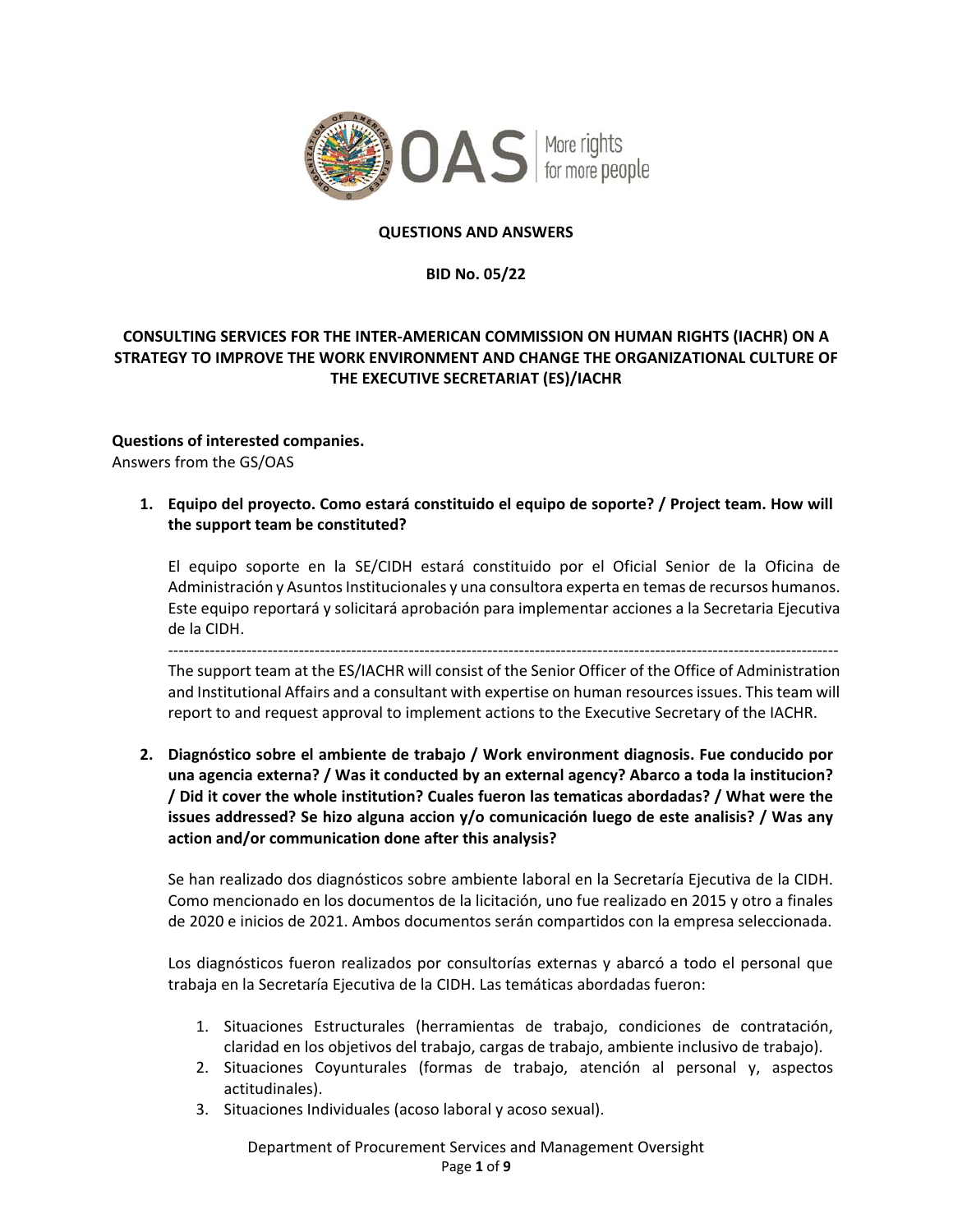Ambos diagnósticos fueron presentados a la CIDH y a todo el personal. La Secretaría Ejecutiva ha venido implementando acciones internamente para dar respuesta a los hallazgos de dichos diagnósticos. Se ha informado tanto a la CIDH y al personal la intención de contratar a una empresa experta en desarrollo organizacional para diseñar una estrategia a tres años de cambio de cultura y mejora del ambiente laboral.

‐‐‐‐‐‐‐‐‐‐‐‐‐‐‐‐‐‐‐‐‐‐‐‐‐‐‐‐‐‐‐‐‐‐‐‐‐‐‐‐‐‐‐‐‐‐‐‐‐‐‐‐‐‐‐‐‐‐‐‐‐‐‐‐‐‐‐‐‐‐‐‐‐‐‐‐‐‐‐‐‐‐‐‐‐‐‐‐‐‐‐‐‐‐‐‐‐‐‐‐‐‐‐‐‐‐‐‐‐‐‐‐‐‐‐‐‐‐‐‐‐‐‐‐‐‐‐‐ Two work environment diagnostics have been conducted at the IACHR Executive Secretariat. As mentioned in the bidding documents, one was conducted in 2015 and the other in late 2020 and early 2021. Both documents will be shared with the selected company.

The diagnostics were conducted by external consultancies and covered all personnel working at the IACHR Executive Secretariat. The topics addressed were:

- 1. Structural Situations (work tools, hiring conditions, clarity of work objectives, workloads, inclusive work environment).
- 2. Conjunctural Situations (work methods, attention to personnel and attitudinal aspects).
- 3. Individual Situations (workplace harassment and sexual harassment).

Both diagnoses were presented to the IACHR and to all personnel. The Executive Secretariat has been implementing actions internally to respond to the findings of these diagnoses. Both the IACHR and the personnel have been informed of the intention to hire an expert firm in organizational development to design a three‐year strategy to change the culture and improve the work environment.

### **3. Logística. Se espera que alguna de las interacciones (entrevistas / sesiones de trabajo / sesiones se coaching) sean en persona? / Logistics. Are any of the interactions (interviews / working sessions / coaching sessions) expected to be in person?**

Se espera un formato híbrido donde en algunas ocasiones será necesario tener reuniones presenciales y en otras podrán ser virtuales. Se estima que, en el segundo semestre del año, la mayoría del personal vuelva a trabajar de manera presencial o híbrida en las oficinas de la SE/CIDH en Washington, D.C. Tenemos alrededor de 40 personas contratadas fuera de Washington, en diferentes países del hemisferio a quienes es importante involucrar virtualmente en las acciones que sean propuestas por la empresa consultora.

‐‐‐‐‐‐‐‐‐‐‐‐‐‐‐‐‐‐‐‐‐‐‐‐‐‐‐‐‐‐‐‐‐‐‐‐‐‐‐‐‐‐‐‐‐‐‐‐‐‐‐‐‐‐‐‐‐‐‐‐‐‐‐‐‐‐‐‐‐‐‐‐‐‐‐‐‐‐‐‐‐‐‐‐‐‐‐‐‐‐‐‐‐‐‐‐‐‐‐‐‐‐‐‐‐‐‐‐‐‐‐‐‐‐‐‐‐‐‐‐‐‐‐‐‐‐‐‐

A hybrid format is expected, where some events will require face‐to‐face meetings and others may be virtual. It is estimated that, in the second half of the year, most of the personnel will return to work in person or in hybrid format at the ES/IACHR offices in Washington, D.C. We have about 40 people contracted outside Washington, D.C. in different countries of the hemisphere, whom it is important to involve virtually in the actions proposed by the consulting firm.

**4. Programa de coaching / Coaching program. Por programa de coaching entienden sesiones individuales o sesiones grupales de trabajo? / By coaching program do you mean individual sessions or group work sessions? Se espera la ejecucion de algun assessment para conocer los gaps de los lideres y customizar el programa basandonos en estos resultados? / Is it expected to perform an assessment to know the leaders' gaps and customize the program based on these results? De realizarse sesiones individuales, cuantas personas estarian participando del programa y por cuanto tiempo y/o numero de sesiones? / If individual sessions were required,**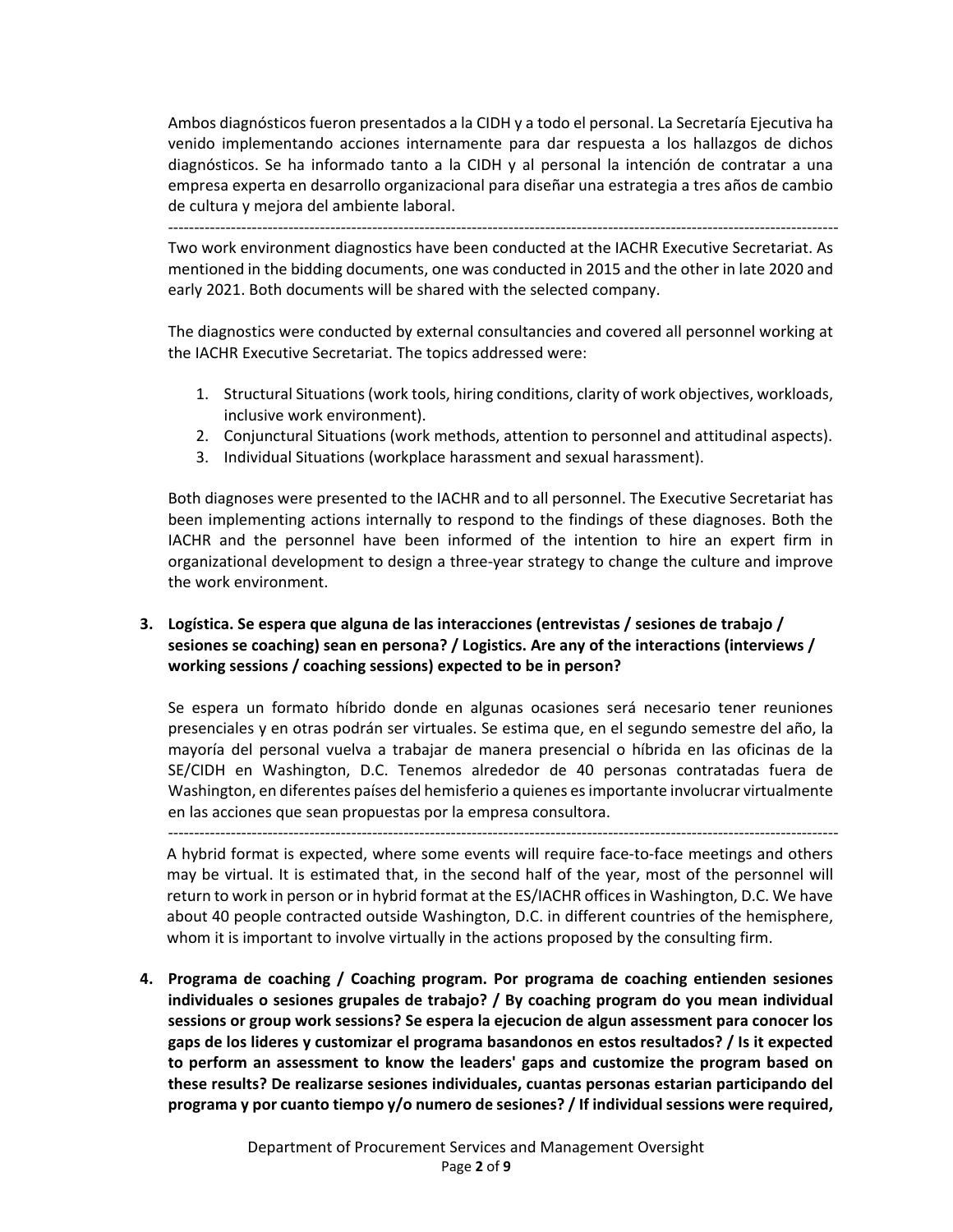#### **how many people would be participating in the program and for how long and/or how many sessions?**

Se espera que se realicen sesiones individuales y también grupales. Realizar una evaluación es una propuesta interesante para modificar el programa a cada persona que participe del coaching. En nuestra experiencia un coaching individual debe tener un mínimo de 6 sesiones y un máximo de 10 considerando cada persona tome 2 sesiones al mes. Se estima que participen en el primer año de contrato con la empresa consultora los y las Comisionadas (7 personas), la Secretaria Ejecutiva, el equipo Directivo (8 personas) y el equipo de Coordinadores (16 personas).

‐‐‐‐‐‐‐‐‐‐‐‐‐‐‐‐‐‐‐‐‐‐‐‐‐‐‐‐‐‐‐‐‐‐‐‐‐‐‐‐‐‐‐‐‐‐‐‐‐‐‐‐‐‐‐‐‐‐‐‐‐‐‐‐‐‐‐‐‐‐‐‐‐‐‐‐‐‐‐‐‐‐‐‐‐‐‐‐‐‐‐‐‐‐‐‐‐‐‐‐‐‐‐‐‐‐‐‐‐‐‐‐‐‐‐‐‐‐‐‐‐‐‐‐‐‐‐‐ Individual and group sessions are expected. An assessment is an interesting proposal to customize the program for each person participating in the coaching. In our experience, individual coaching should have a minimum of 6 sessions and a maximum of 10, considering that each person takes 2 sessions per month. It is estimated that in the first year of the contract with the consulting firm the Commissioners (7 people), the Executive Secretary, the Management Team (8 people), and the Coordinators team (16 people) will participate.

#### **5. Plan de comunicación. Incluye el diseño de las piezas? / Communication plan. Does it include the design of the pieces?**

Deben ser incluidas por la empresa consultora. La SE/CIDH no tiene capacidad interna para diseño de piezas de comunicación para esta iniciativa de ambiente laboral.

They must be included by the consulting firm. The ES/IACHR does not have internal capacity to design communication pieces for this work environment initiative.

**6. Proceso de aprobación / Approval process. Cuál es el esquema de aprobación del proyecto? / What is the approval process for the project? En conexión a este punto, cual es el grado de involucramiento que se espera de la consultora fuera de las reuniones especificas del proyecto? / In connection with this point, what is the degree of involvement expected from the consultant outside of project specific meetings?** 

La empresa consultora presentará su propuesta para ser analizada por el equipo de soporte y la Secretaria Ejecutiva donde se podrán solicitar ajustes al proyecto. Las propuestas podrán ser presentadas al equipo Directivo para sus observaciones y comentarios. La aprobación final será realizada por la Secretaria Ejecutiva de la CIDH. Se espera que la empresa consultora esté disponible activamente para resolver preguntas fuera de las reuniones específicas que se programen.

‐‐‐‐‐‐‐‐‐‐‐‐‐‐‐‐‐‐‐‐‐‐‐‐‐‐‐‐‐‐‐‐‐‐‐‐‐‐‐‐‐‐‐‐‐‐‐‐‐‐‐‐‐‐‐‐‐‐‐‐‐‐‐‐‐‐‐‐‐‐‐‐‐‐‐‐‐‐‐‐‐‐‐‐‐‐‐‐‐‐‐‐‐‐‐‐‐‐‐‐‐‐‐‐‐‐‐‐‐‐‐‐‐‐‐‐‐‐‐‐‐‐‐‐‐‐‐‐

The consulting firm will present its proposal to be analyzed by the support team, and the Executive Secretariat, where adjustments to the project may be requested. The proposals could be presented to the Management Team for their observations and comments. Final approval will be made by the IACHR Executive Secretary. It is expected that the consulting firm will be actively available to answer questions outside of the specific meetings that are scheduled.

**7. Formato / Format. Cual es el formato para presentar la propuesta? / What is the document format for submitting the proposal? Cual es el formato de los entregables del proyecto? / What**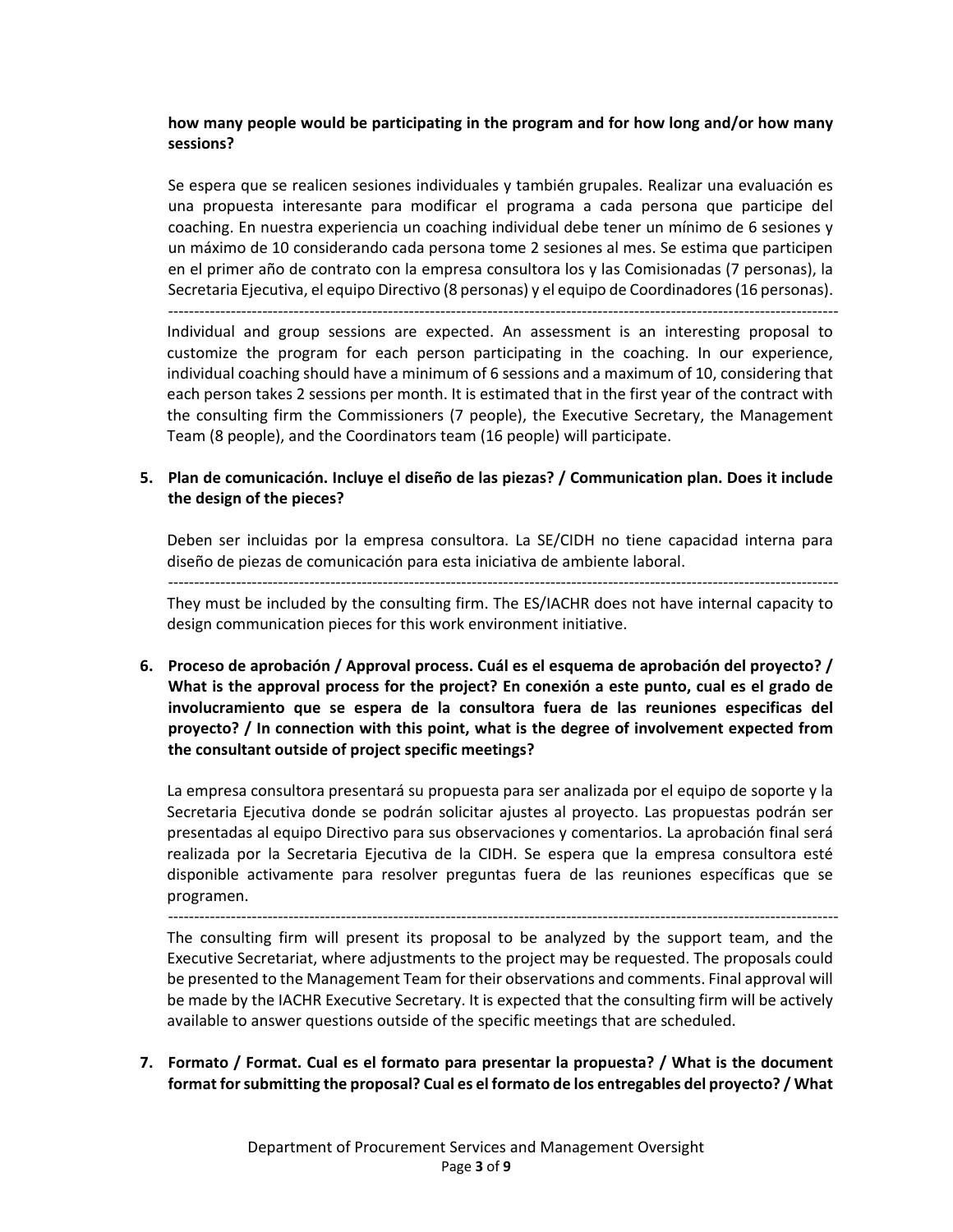#### **is the document format of the project deliverables? Cual es el formato de los entregables del proyecto? / What is the document format of the project deliverables?**

No hay un formato predeterminado por parte de la SG/OEA para presentar las propuestas. Sin embargo, la forma debe seguir los parámetros de los numeral 5 ("PROPOSAL FORMAT AND CONTENT REQUIREMENTS"), 6.3 (en caso de ser un consorcio o joint venture), 6.6 (para el envío a través del portal de ProcureWare) y con los documentos de los numerales 6.8.1 a 6.8.3 del RFP y el Anexo C.

No obstante a lo anterior, la propuesta debe identificar el nombre del oferente (compañía, firma, consorcio, etc.), usando el membrete o marca de agua, número de páginas, diligenciando y firmado los formatos del Anexo C y aportando los documentos requeridos en el RFP, especialmente teniendo en cuenta los numerales enunciados en el párrafo anterior.

La CIDH espera un documento en PDF donde la firma consultora presentará su propuesta en inglés y español con un plan de trabajo de tres años que responda a las consideraciones metodológicas requeridas por la CIDH para su aprobación e implementación.

La firma consultora deberá presentar un plan y cronograma con las acciones propuestas a implementar durante el primer año de consultoría, a partir del segundo semestre de 2022.

‐‐‐‐‐‐‐‐‐‐‐‐‐‐‐‐‐‐‐‐‐‐‐‐‐‐‐‐‐‐‐‐‐‐‐‐‐‐‐‐‐‐‐‐‐‐‐‐‐‐‐‐‐‐‐‐‐‐‐‐‐‐‐‐‐‐‐‐‐‐‐‐‐‐‐‐‐‐‐‐‐‐‐‐‐‐‐‐‐‐‐‐‐‐‐‐‐‐‐‐‐‐‐‐‐‐‐‐‐‐‐‐‐‐‐‐‐‐‐‐‐‐‐‐‐‐‐‐ There is no predetermined format by the GS/OAS for submitting proposals. However, the form must follow the parameters of sections 5 ("PROPOSAL FORMAT AND CONTENT

REQUIREMENTS"), 6.3 (in the case of a consortium or joint venture), 6.6 (submission through the ProcureWare portal), 6.8.1 to 6.8.3 of the RFP, and Annex C.

Notwithstanding the above, the proposal must identify the name of the offeror (company, firm, consortium, etc.), using the letterhead or watermark, the number of pages, fill out and sign the forms in Annex C, and provide the documents required in the RFP, especially considering the items listed in the preceding paragraph.

The ES/IACHR expects a PDF document where the consulting firm will submit its proposal in English and Spanish with a three‐year work plan that responds to the methodological considerations required by the IACHR for its approval and implementation.

The consulting firm shall present a plan and schedule with the proposed actions to be implemented during the first year of consulting, starting in the second half of 2022.

**8. Anexo C / Annex C. Es un requisito indispensable colocar el monto facturado en las referencias? Por motivos de confidencialidad con nuestros clientes, estariamos limitados para proporcionar este detalle / Is it a requirement to specify the invoiced amount in the references? For confidentiality reasons with our clients, we would be limited to provide this detail.** 

Preferiblemente por favor provean referencias que no se encuentren sometidas a reserva/confidencialidad. Si por alguna razón solo cuentan con este tipo de referencias, por favor provean la demás información con excepción al monto.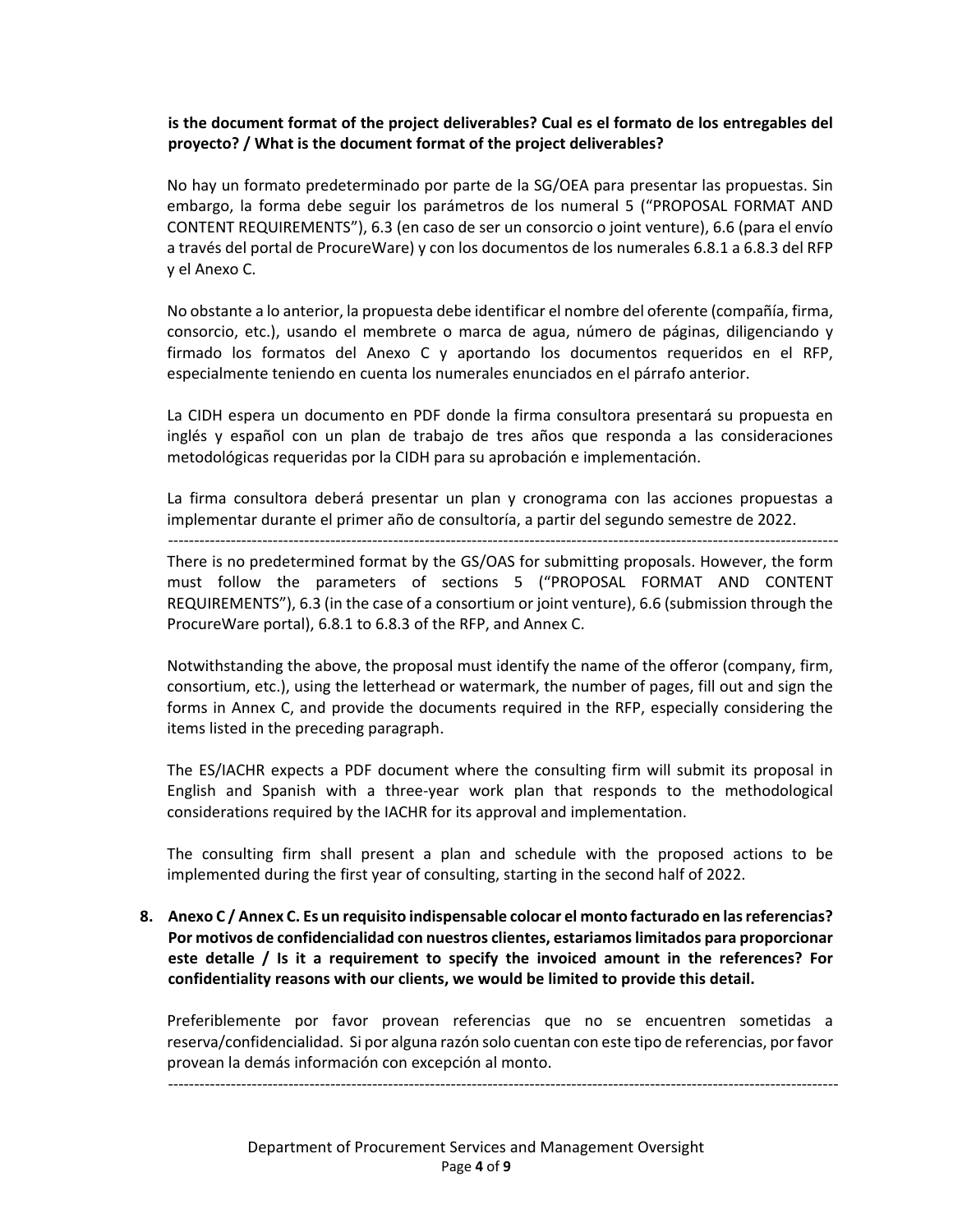Preferably please provide references that are not classified or confidential. If for some reason you only have such references, please provide the rest of the information required except the amount.

# **9. On page 2, paragraph 2.1.1 of the Terms of Reference, it states that at least 14 individual and 2 group sessions should be conducted. For the group sessions, how many people will be in each group?**

Estamos considerando un grupo con los/as 7 Comisionados/as + la Secretaria Ejecutiva y un segundo grupo con la Secretaria Ejecutiva y su Equipo Directivo (8 personas).

We are considering one group with the 7 Commissioners + the Executive Secretary and a second group with the Executive Secretary and her Management Team (8 persons).

### **10. Is it necessary to submit all materials of the proposal (technical proposal, price proposal, legal documentation, and financial documentation) in both Spanish and English?**

La SE/CIDH espera recibir la propuesta técnica tanto en español como en inglés. ‐‐‐‐‐‐‐‐‐‐‐‐‐‐‐‐‐‐‐‐‐‐‐‐‐‐‐‐‐‐‐‐‐‐‐‐‐‐‐‐‐‐‐‐‐‐‐‐‐‐‐‐‐‐‐‐‐‐‐‐‐‐‐‐‐‐‐‐‐‐‐‐‐‐‐‐‐‐‐‐‐‐‐‐‐‐‐‐‐‐‐‐‐‐‐‐‐‐‐‐‐‐‐‐‐‐‐‐‐‐‐‐‐‐‐‐‐‐‐‐‐‐‐‐‐‐‐‐

‐‐‐‐‐‐‐‐‐‐‐‐‐‐‐‐‐‐‐‐‐‐‐‐‐‐‐‐‐‐‐‐‐‐‐‐‐‐‐‐‐‐‐‐‐‐‐‐‐‐‐‐‐‐‐‐‐‐‐‐‐‐‐‐‐‐‐‐‐‐‐‐‐‐‐‐‐‐‐‐‐‐‐‐‐‐‐‐‐‐‐‐‐‐‐‐‐‐‐‐‐‐‐‐‐‐‐‐‐‐‐‐‐‐‐‐‐‐‐‐‐‐‐‐‐‐‐‐

The ES/IACHR expects to receive the technical proposal both in Spanish and English.

# **11 Construcción participative / Participatory construction. ¿Cuál es el objetivo específico de la consulta con cada uno de los grupos? / What is the specific objective of the consulting with each of the groups?**

El objetivo es escuchar al personal para las propuestas que tenga para un cambio de cultura organizacional y mejora del ambiente laboral. Es muy importante para la SE/CIDH que el personal participe y se involucre en la elaboración de la estrategia presentada por la empresa consultora.

‐‐‐‐‐‐‐‐‐‐‐‐‐‐‐‐‐‐‐‐‐‐‐‐‐‐‐‐‐‐‐‐‐‐‐‐‐‐‐‐‐‐‐‐‐‐‐‐‐‐‐‐‐‐‐‐‐‐‐‐‐‐‐‐‐‐‐‐‐‐‐‐‐‐‐‐‐‐‐‐‐‐‐‐‐‐‐‐‐‐‐‐‐‐‐‐‐‐‐‐‐‐‐‐‐‐‐‐‐‐‐‐‐‐‐‐‐‐‐‐‐‐‐‐‐‐‐‐

The objective is to listen to the personnel for their proposals for a change in organizational culture and improvement of the work environment. It is very important for the ES/IACHR that the staff participates and is involved in the development of the strategy presented by the consulting firm.

### **12 ¿Por qué medio se espera hacer la consulta a cada uno de los grupos? Presencial, virtual o híbrida? / By what means is it expected to consult each of the groups? Face‐to‐face, virtual or hybrid?**

Puede ser un formato híbrido donde personas que trabajan en la oficina de Washington, DC participen de manera presencial y/o híbrida. Las personas que trabajan en los diferentes países pueden participar de manera virtual.

‐‐‐‐‐‐‐‐‐‐‐‐‐‐‐‐‐‐‐‐‐‐‐‐‐‐‐‐‐‐‐‐‐‐‐‐‐‐‐‐‐‐‐‐‐‐‐‐‐‐‐‐‐‐‐‐‐‐‐‐‐‐‐‐‐‐‐‐‐‐‐‐‐‐‐‐‐‐‐‐‐‐‐‐‐‐‐‐‐‐‐‐‐‐‐‐‐‐‐‐‐‐‐‐‐‐‐‐‐‐‐‐‐‐‐‐‐‐‐‐‐‐‐‐‐‐‐‐

It can be a hybrid format where people working in the Washington, DC office participate in a face-to-face and/or hybrid format. People working in different countries can participate virtually.

**13 Alcance de la consultoría / Consulting scope. ¿Cuál es el objetivo de las 14 sesiones individuales y 2 grupales?: ¿Generar el plan?, ¿construir la visión? O ¿alinear la visión? / What is the**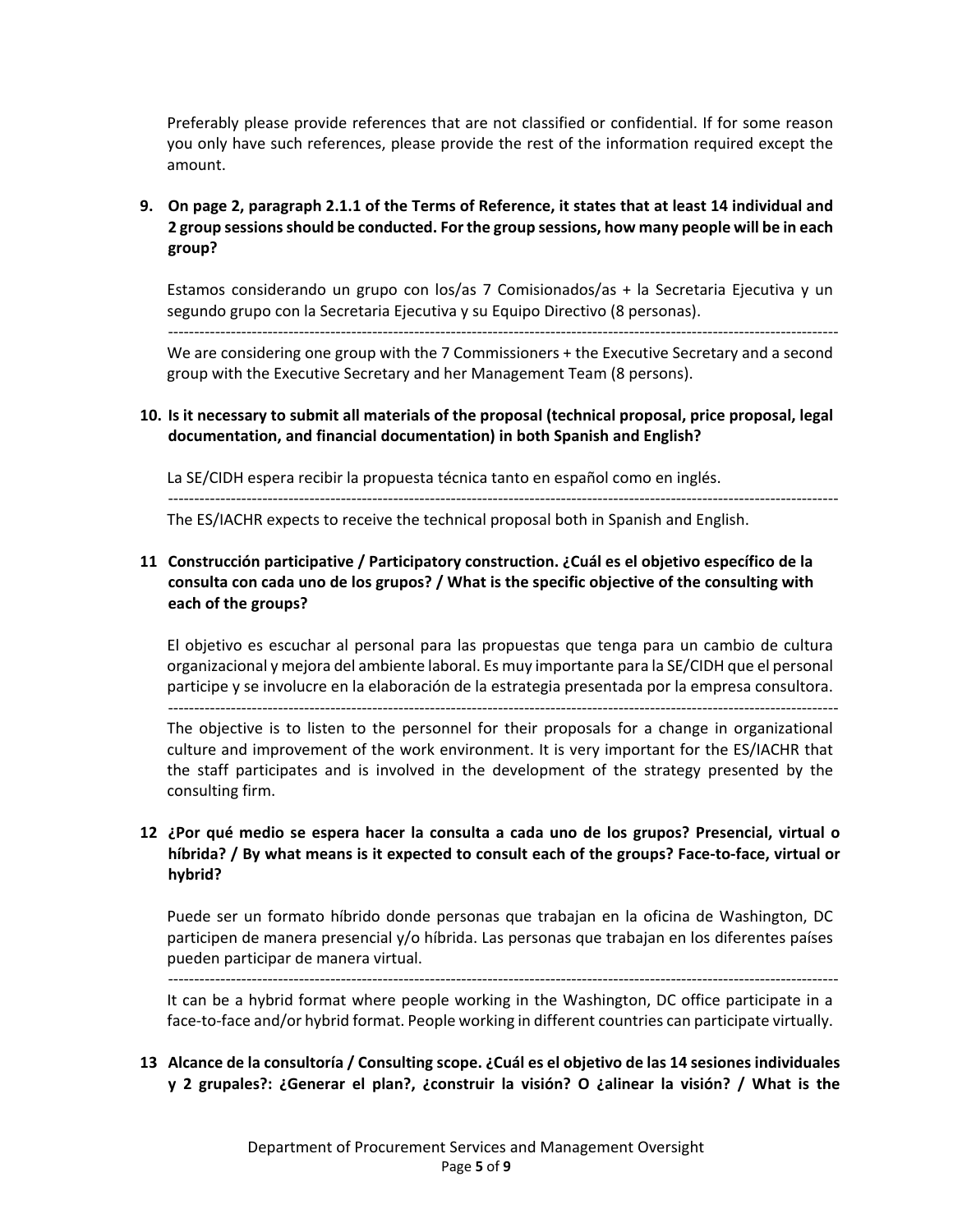### **objective of the 14 individual sessions and the 2 group sessions?: Generate the plan? Build the vision? Or align the vision?**

El objetivo es primero escuchar individualmente a las personas que integran la CIDH y el equipo Directivo sobre su visión y expectativas. Después en sesiones grupales, definir una visión conjunta y los objetivos por alcanzar. Alinear a las personas a esa visión y empezar a definir las estrategias por implementar en la Secretaría Ejecutiva de la CIDH.

‐‐‐‐‐‐‐‐‐‐‐‐‐‐‐‐‐‐‐‐‐‐‐‐‐‐‐‐‐‐‐‐‐‐‐‐‐‐‐‐‐‐‐‐‐‐‐‐‐‐‐‐‐‐‐‐‐‐‐‐‐‐‐‐‐‐‐‐‐‐‐‐‐‐‐‐‐‐‐‐‐‐‐‐‐‐‐‐‐‐‐‐‐‐‐‐‐‐‐‐‐‐‐‐‐‐‐‐‐‐‐‐‐‐‐‐‐‐‐‐‐‐‐‐‐‐‐‐

The objective is first to listen individually to the members of the IACHR and the Management Team about their vision and expectations. Then in group sessions, define a joint vision and the objectives to be achieved. Align the persons to that vision and begin to define the strategies to be implemented in the IACHR Executive Secretariat.

### **14 ¿A quiénes están considerando en las sesiones individuales y las grupales? / Who is being considered in individual and group sessions**

Estamos considerando un grupo con los/as 7 Comisionados/as + la Secretaria Ejecutiva y un segundo grupo con la Secretaria Ejecutiva y su Equipo Directivo (8 personas).

‐‐‐‐‐‐‐‐‐‐‐‐‐‐‐‐‐‐‐‐‐‐‐‐‐‐‐‐‐‐‐‐‐‐‐‐‐‐‐‐‐‐‐‐‐‐‐‐‐‐‐‐‐‐‐‐‐‐‐‐‐‐‐‐‐‐‐‐‐‐‐‐‐‐‐‐‐‐‐‐‐‐‐‐‐‐‐‐‐‐‐‐‐‐‐‐‐‐‐‐‐‐‐‐‐‐‐‐‐‐‐‐‐‐‐‐‐‐‐‐‐‐‐‐‐‐‐‐

We are considering one group with the 7 Commissioners + the Executive Secretary and a second group with the Executive Secretary and her Management Team (8 persons).

### **15 ¿Por qué medio se espera? Presencial, virtual o híbrida? / By what means are they expected to be carried out? Face‐to‐face, virtual or hybrid?**

Puede ser un formato híbrido donde personas que trabajan en la oficina de Washington, DC participen de manera presencial y/o híbrida. Las personas que trabajan en los diferentes países pueden participar de manera virtual.

‐‐‐‐‐‐‐‐‐‐‐‐‐‐‐‐‐‐‐‐‐‐‐‐‐‐‐‐‐‐‐‐‐‐‐‐‐‐‐‐‐‐‐‐‐‐‐‐‐‐‐‐‐‐‐‐‐‐‐‐‐‐‐‐‐‐‐‐‐‐‐‐‐‐‐‐‐‐‐‐‐‐‐‐‐‐‐‐‐‐‐‐‐‐‐‐‐‐‐‐‐‐‐‐‐‐‐‐‐‐‐‐‐‐‐‐‐‐‐‐‐‐‐‐‐‐‐‐

It can be a hybrid format where people working in the Washington, DC office participate in a face-to-face and/or hybrid format. People working in different countries can participate virtually.

### **16 ¿Se debe presentar ya una imagen para la estrategia de inicio? / Does an image need to be submitted for the startup strategy already?**

No es necesario, la imagen puede surgir después del proceso participativo con el personal (CIDH, Equipo Directivo, Equipo Coordinador, personas funcionarias, consultoras y becarias).

‐‐‐‐‐‐‐‐‐‐‐‐‐‐‐‐‐‐‐‐‐‐‐‐‐‐‐‐‐‐‐‐‐‐‐‐‐‐‐‐‐‐‐‐‐‐‐‐‐‐‐‐‐‐‐‐‐‐‐‐‐‐‐‐‐‐‐‐‐‐‐‐‐‐‐‐‐‐‐‐‐‐‐‐‐‐‐‐‐‐‐‐‐‐‐‐‐‐‐‐‐‐‐‐‐‐‐‐‐‐‐‐‐‐‐‐‐‐‐‐‐‐‐‐‐‐‐‐

It is not necessary; the image can emerge after the participatory process with the personnel (IACHR, Management Team, Coordinating Team, staff members, consultants and interns).

### **17 ¿Cuáles son los documentos entregables para la licitación? / What are the deliverable documents for the tender?**

Todos los que se encuentran en la sección 5 ("PROPOSAL FORMAT AND CONTENT REQUIREMENTS"):

#### $-5.1 \rightarrow$  Technical Proposal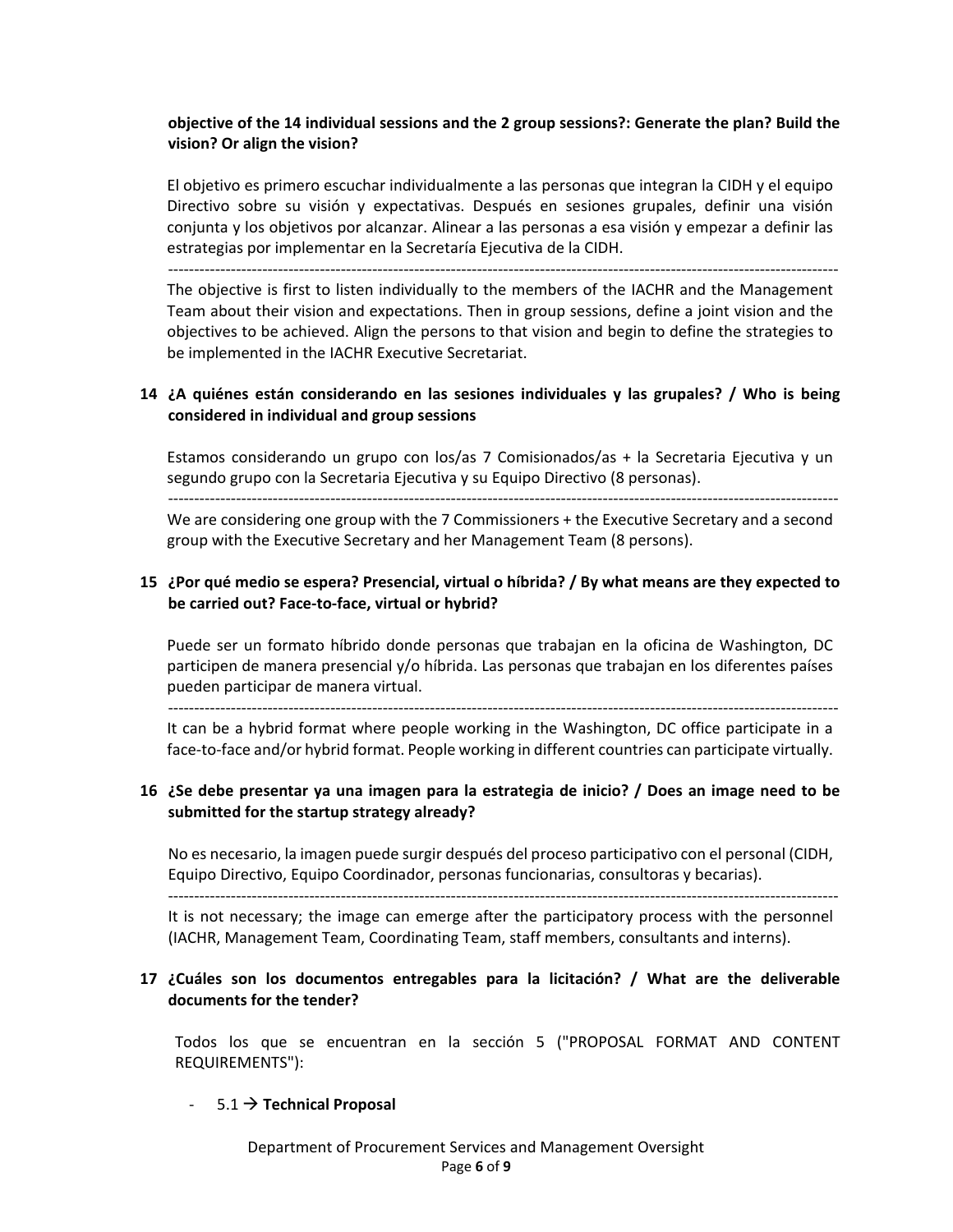- $-$  5.2  $\rightarrow$  Price Proposal
- $-$  5.3  $\rightarrow$  Legal Documation
- ‐ 5.4 **Financial Documation**

Adicionalmente, se deberán diligenciar y firmar los formatos del Anexo C. ‐‐‐‐‐‐‐‐‐‐‐‐‐‐‐‐‐‐‐‐‐‐‐‐‐‐‐‐‐‐‐‐‐‐‐‐‐‐‐‐‐‐‐‐‐‐‐‐‐‐‐‐‐‐‐‐‐‐‐‐‐‐‐‐‐‐‐‐‐‐‐‐‐‐‐‐‐‐‐‐‐‐‐‐‐‐‐‐‐‐‐‐‐‐‐‐‐‐‐‐‐‐‐‐‐‐‐‐‐‐‐‐‐‐‐‐‐‐‐‐‐‐‐‐‐‐‐‐

All those listed in section 5 ("PROPOSAL FORMAT AND CONTENT REQUIREMENTS"):

- $-5.1 \rightarrow$  Technical Proposal
- $-$  5.2  $\rightarrow$  Price Proposal
- $-$  5.3  $\rightarrow$  Legal Documation
- ‐ 5.4 **Financial Documation**

Additionally, the forms in Annex C must be completed and signed.

#### **18 ¿Qué debe contener específicamente la propuesta técnica? / What specifically should the technical proposal contain?**

La empresa consultora deberá presentar su propuesta en inglés y español con un plan de trabajo de tres años que responda a las consideraciones metodológicas requeridas por la CIDH para su aprobación e implementación.

La empresa consultora deberá presentar un plan y cronograma con las acciones propuestas a implementar durante el primer año de consultoría, a partir del segundo semestre de 2022:

- ‐ Propuesta de proceso participativo con los actores clave.
- ‐ Propuesta de sesiones individuales y grupales con la CIDH y el equipo directivo para definir la visión, el alineamiento y las estrategias.
- ‐ Propuesta de contenidos para un plan de comunicación.
- ‐ Propuesta de un programa de desarrollo ejecutivo y coaching para el Equipo Directivo y Equipo Coordinador.
- ‐ Propuesta para desarrollar patrocinadores internos que apoyen la estrategia de gestión del cambio.
- ‐ Propuesta sobre cómo la empresa consultora medirá los avances y los posibles riesgos.
- ‐ Propuesta sobre cómo serían los años 2 y 3 del plan de gestión del cambio y mejora del clima laboral.

‐‐‐‐‐‐‐‐‐‐‐‐‐‐‐‐‐‐‐‐‐‐‐‐‐‐‐‐‐‐‐‐‐‐‐‐‐‐‐‐‐‐‐‐‐‐‐‐‐‐‐‐‐‐‐‐‐‐‐‐‐‐‐‐‐‐‐‐‐‐‐‐‐‐‐‐‐‐‐‐‐‐‐‐‐‐‐‐‐‐‐‐‐‐‐‐‐‐‐‐‐‐‐‐‐‐‐‐‐‐‐‐‐‐‐‐‐‐‐‐‐‐‐‐‐‐‐‐ The consulting firm shall submit its proposal in English and Spanish with a three‐year work plan that responds to the methodological considerations required by the IACHR for its approval and implementation.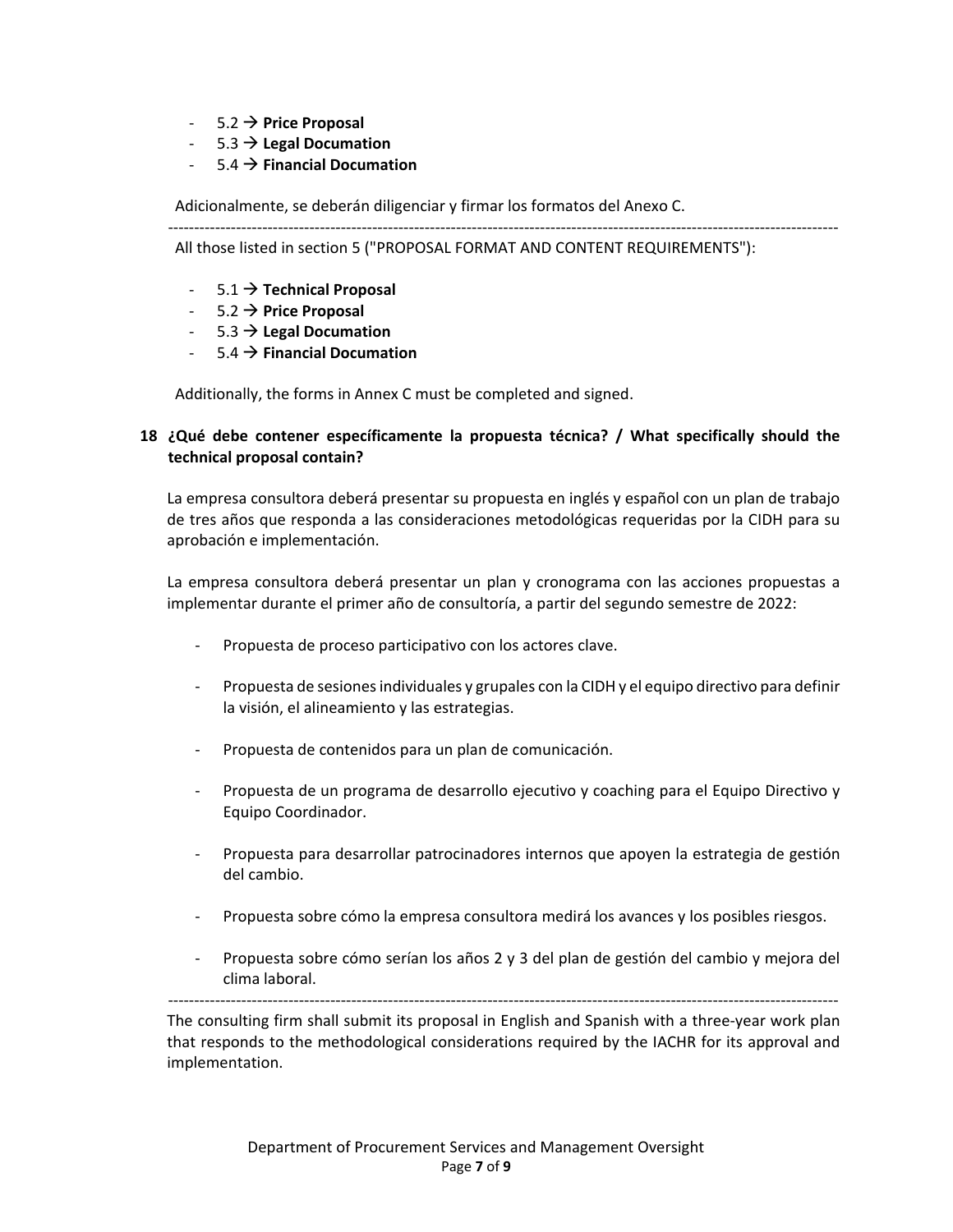The consulting firm shall present a plan and schedule with the proposed actions to be implemented during the first year of consulting, starting in the second half of 2022:

- ‐ Proposal for a participatory process with the key stakeholders.
- ‐ Proposal for individual and group sessions with IACHR and Management Team to define vision, alignment, and strategies.
- ‐ Proposal for contents for a communications plan.
- ‐ Proposal for an executive development and coaching program for the Management Team and Coordinators.
- ‐ Proposal to develop internal sponsors to support the change management strategy.
- ‐ Proposal on how the consulting company will measure progress and potential risks.
- Proposal on what years 2 and 3 of the change management and work environment improvement plan would look like.

# **19 ¿Qué debe contener específicamente la propuesta económica? / What specifically should the economic proposal contain?**

Un desglose sobre el costo para cada una de las propuestas en dólares Americanos (ver sección 5.2 del RFP) por el término de 12 meses (ver sección 6.12.8 del RFP).

‐‐‐‐‐‐‐‐‐‐‐‐‐‐‐‐‐‐‐‐‐‐‐‐‐‐‐‐‐‐‐‐‐‐‐‐‐‐‐‐‐‐‐‐‐‐‐‐‐‐‐‐‐‐‐‐‐‐‐‐‐‐‐‐‐‐‐‐‐‐‐‐‐‐‐‐‐‐‐‐‐‐‐‐‐‐‐‐‐‐‐‐‐‐‐‐‐‐‐‐‐‐‐‐‐‐‐‐‐‐‐‐‐‐‐‐‐‐‐‐‐‐‐‐‐‐‐‐

A cost breakdown for each of the proposals in U.S. dollars (see section 5.2 of the RFP) for the term of 12 months (see section 6.12.8 of the RFP).

# **20 ¿Qué diferencia hay entre la construcción participativa y las sesiones de alineación? / What is the difference between participatory construction and alignment sessions?**

Con la construcción participativa la intención es escuchar al personal para conocer sus propuestas y hacerles partícipes del proceso para la construcción de una estrategia de cambio de cultura organizacional y mejora de ambiente laboral. En las sesiones de alineación se espera se defina la visión, los objetivos para alcanzarla, las estrategias que se deban realizar.

‐‐‐‐‐‐‐‐‐‐‐‐‐‐‐‐‐‐‐‐‐‐‐‐‐‐‐‐‐‐‐‐‐‐‐‐‐‐‐‐‐‐‐‐‐‐‐‐‐‐‐‐‐‐‐‐‐‐‐‐‐‐‐‐‐‐‐‐‐‐‐‐‐‐‐‐‐‐‐‐‐‐‐‐‐‐‐‐‐‐‐‐‐‐‐‐‐‐‐‐‐‐‐‐‐‐‐‐‐‐‐‐‐‐‐‐‐‐‐‐‐‐‐‐‐‐‐‐

The purpose of participatory construction is to listen to the personnel in order to hear their proposals and involve them in the process of building a strategy to change the organizational culture and improve the work environment. The alignment sessions are expected to define the vision, the objectives to achieve it, and the strategies to be implemented.

### **21 ¿El presupuesto para el primer año se considera, 12 meses a partir del inicio del contrato? / Is the budget for the first year considered to be 12 months from the start of the contract?**

Correcto.

‐‐‐‐‐‐‐‐‐‐‐‐‐‐‐‐‐‐‐‐‐‐‐‐‐‐‐‐‐‐‐‐‐‐‐‐‐‐‐‐‐‐‐‐‐‐‐‐‐‐‐‐‐‐‐‐‐‐‐‐‐‐‐‐‐‐‐‐‐‐‐‐‐‐‐‐‐‐‐‐‐‐‐‐‐‐‐‐‐‐‐‐‐‐‐‐‐‐‐‐‐‐‐‐‐‐‐‐‐‐‐‐‐‐‐‐‐‐‐‐‐‐‐‐‐‐‐‐ Correct.